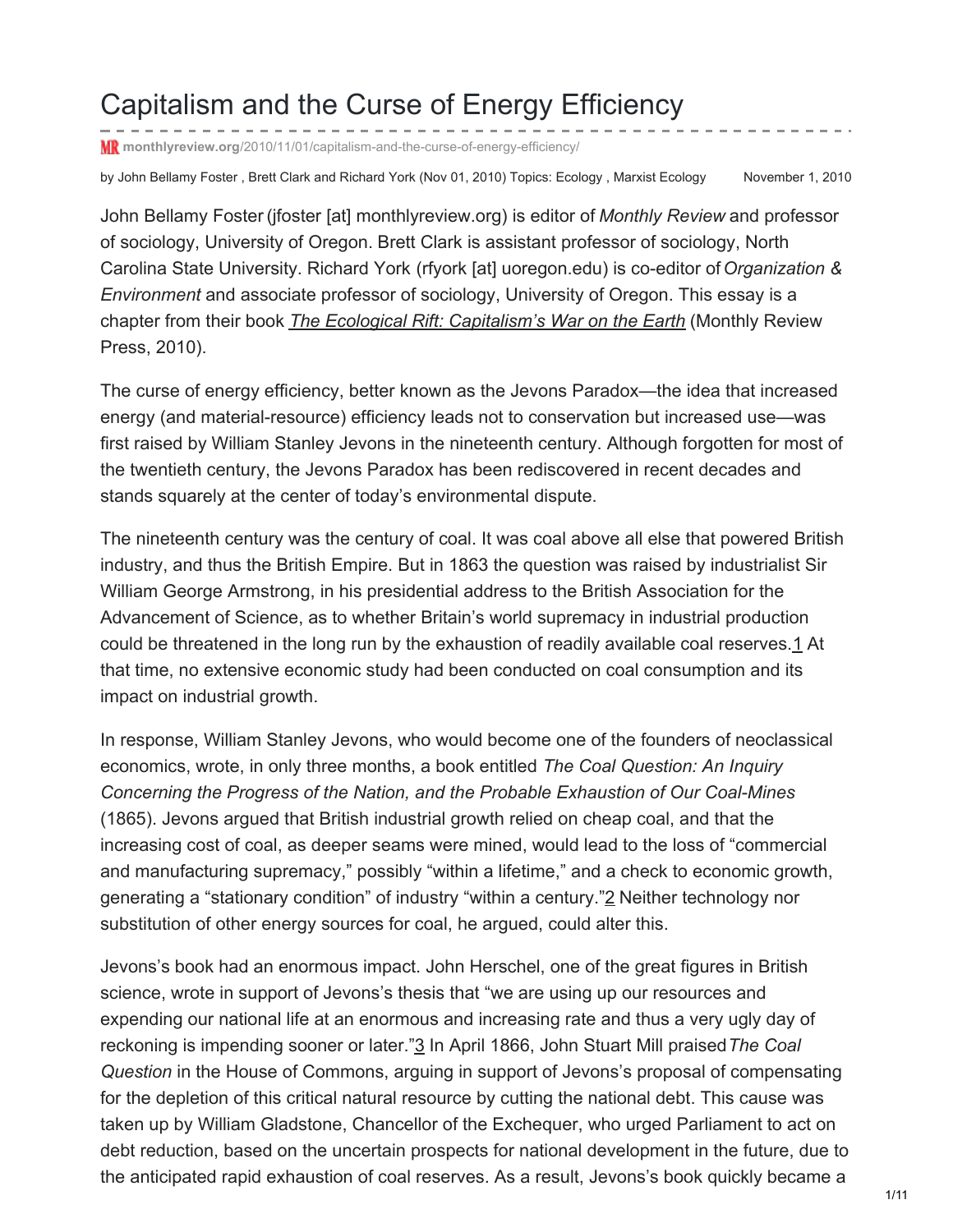#### bestseller.[4](https://monthlyreview.org/2010/11/01/capitalism-and-the-curse-of-energy-efficiency/#en92)

Yet Jevons was stunningly wrong in his calculations. It is true that British coal production, in response to increasing demand, more than doubled in the thirty years following the publication of his book. During the same period in the United States, coal production, starting from a much lower level, increased ten times, though still remaining below the British level.<sup>5</sup> Yet no enduring "coal panic," due to exhaustion of available coal supplies, ensued in the late nineteenth and early twentieth centuries. Jevons's chief mistake had been to equate the energy for industry with coal itself, failing to foresee the later development of energy substitutes for coal, such as petroleum and hydroelectric power[.6](https://monthlyreview.org/2010/11/01/capitalism-and-the-curse-of-energy-efficiency/#en90) In 1936, seventy years after the parliamentary furor generated by Jevons's book, John Maynard Keynes commented on Jevons's projection of a decline in the availability of coal, observing that it was "overstrained and exaggerated." One might add that it was quite narrow in scope. 7

## The Jevons Paradox

But there is one aspect of Jevons's argument—the Jevons Paradox itself—that continues to be considered one of the pioneering insights in ecological economics[.8](https://monthlyreview.org/2010/11/01/capitalism-and-the-curse-of-energy-efficiency/#en88) In chapter 7 of*The Coal Question*, entitled "Of the Economy of Fuel," Jevons responded to the common notion that, since "the falling supply of coal will be met by new modes of using it efficiently and economically," there was no problem of supply, and that, indeed, "the amount of useful work got out of coal may be made to increase manifold, while the amount of coal consumed is stationary or diminishing." In sharp opposition to this, Jevons contended that increased efficiency in the use of coal as an energy source only generated increased demand for that resource, not decreased demand, as one might expect. This was because improvement in efficiency led to further economic expansion. "*It is wholly a confusion of ideas*," he wrote, "*to suppose that the economical use of fuel is equivalent to a diminished consumption. The very contrary is the truth*. As a rule, new modes of economy will lead to an increase of consumption according to a principle recognised in many parallel instances….The same principles apply, with even greater force and distinctness, to the use of such a general agent as coal. It is the very economy of its use which leads to its extensive consumption."<sup>9</sup>

"Nor is it difficult," Jevons wrote, "to see how this paradox arises." Every new technological innovation in the production of steam engines, he pointed out in a detailed description of the steam engine's evolution, had resulted in a more thermodynamically efficient engine. And each new, improved engine had resulted in an increased use of coal. The Savery engine, one of the earlier steam engines, he pointed out, was so inefficient that "practically, the cost of working kept it from coming into use; *it consumed no coal, because its rate of consumption was too high*."[10](https://monthlyreview.org/2010/11/01/capitalism-and-the-curse-of-energy-efficiency/#en86) Succeeding models that were more efficient, such as Watt's famous engine, led to higher and higher demand for coal with each successive improvement. "Every such improvement of the engine, when effected, does but accelerate anew the consumption of coal. Every branch of manufacture receives a fresh impulse—hand labour is still further replaced by mechanical labour, and greatly extended works can be undertaken which were not commercially possible by the use of the more costly steam-power.["11](https://monthlyreview.org/2010/11/01/capitalism-and-the-curse-of-energy-efficiency/#en85)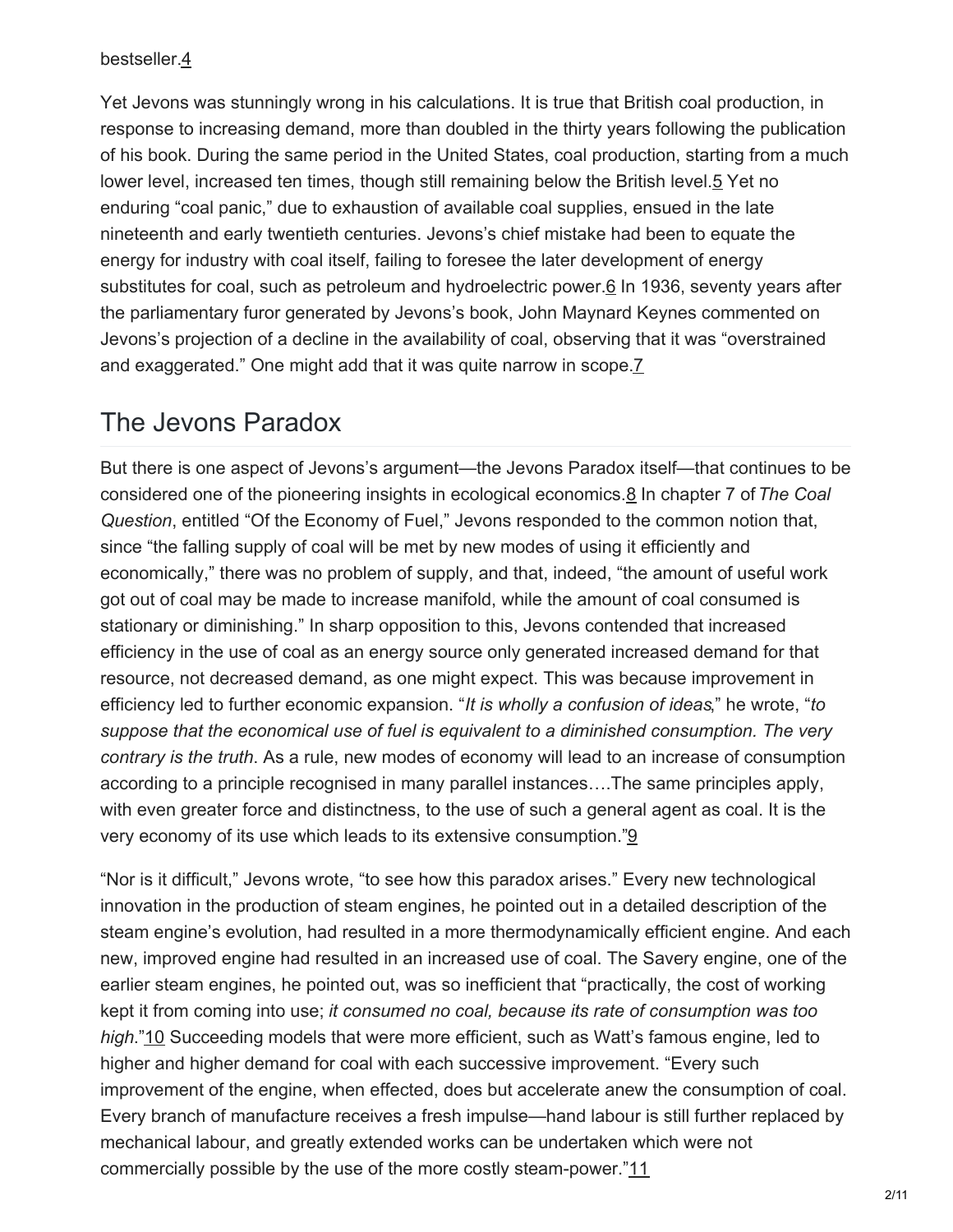Although Jevons thought that this paradox was one that applied to numerous cases, his focus in *The Coal Question* was entirely on coal as a "general agent" of industrialization and a spur to investment goods industries. The power of coal to stimulate economic advance, its accelerated use, despite advances in efficiency, and the severity of the effects to be expected from the decline in its availability, were all due to its dual role as the necessary fuel for the modern steam engine and as the basis for blast furnace technology.

In the mid-nineteenth century, coal was the key material input for blast furnaces in the smelting of iron—the crucial industrial product and the foundation of industrial dominance.[12](https://monthlyreview.org/2010/11/01/capitalism-and-the-curse-of-energy-efficiency/#en84) It was by virtue of its greater development in this area, as "the workshop of the world," that Britain accounted for about half of world output of iron in 1870[.13](https://monthlyreview.org/2010/11/01/capitalism-and-the-curse-of-energy-efficiency/#en83) Greater efficiency in the use of coal thus translated into a greater capacity to produce iron and expand industry in general, leading to spiraling demand for coal. As Jevons put it:

If the quantity of coal used in a blast-furnace, for instance, be diminished in comparison with the yield, the profits of the trade will increase, new capital will be attracted, the price of pig-iron will fall, but the demand for it [will] increase; and eventually the greater number of furnaces will more than make up for the diminished consumption of each. And if such is not always the result within a single branch, it must be remembered that the progress of any branch of manufacture excites a new activity in most other branches, and leads indirectly, if not directly, to increased inroads upon our seams of coal[.14](https://monthlyreview.org/2010/11/01/capitalism-and-the-curse-of-energy-efficiency/#en82)

What made this argument so powerful at the time was that it seemed immediately obvious to everyone in Jevons's day that industrial development depended on the capacity to expand iron production cheaply. This meant that a reduction in the quantity of coal needed in a blast furnace would immediately translate into an expansion of industrial production, industrial capacity, and the ability to capture more of the world market—hence more demand for coal. The tonnage of coal consumption by the iron and steel industries of Britain in 1869, 32 million tons, exceeded the combined amount used in both general manufactures, 28 million tons, and railroads, 2 million tons[.15](https://monthlyreview.org/2010/11/01/capitalism-and-the-curse-of-energy-efficiency/#en81)

This was the age of capital and the age of industry, in which industrial power was measured in terms of coal and pig iron production. Output of coal and iron in Britain increased basically in tandem in this period, both tripling between 1830 and 1860[.16](https://monthlyreview.org/2010/11/01/capitalism-and-the-curse-of-energy-efficiency/#en80) As Jevons himself put it: "Next after coal…iron is the material basis of our power. It is the bone and sinews of our laboring system. Political writers have correctly treated the invention of the coal-blast furnace as that which has most contributed to our material wealth….The production of iron, the material of all our machinery, is the best measure of our wealth and power.["17](https://monthlyreview.org/2010/11/01/capitalism-and-the-curse-of-energy-efficiency/#en79)

Hence none of Jevons's readers could fail to perceive the multiplier effects on industry of an improvement in efficiency in the use of coal, or the "increased inroads" upon "seams of coal" that this would tend to generate. "Economy," he concluded, "multiplies the value and efficiency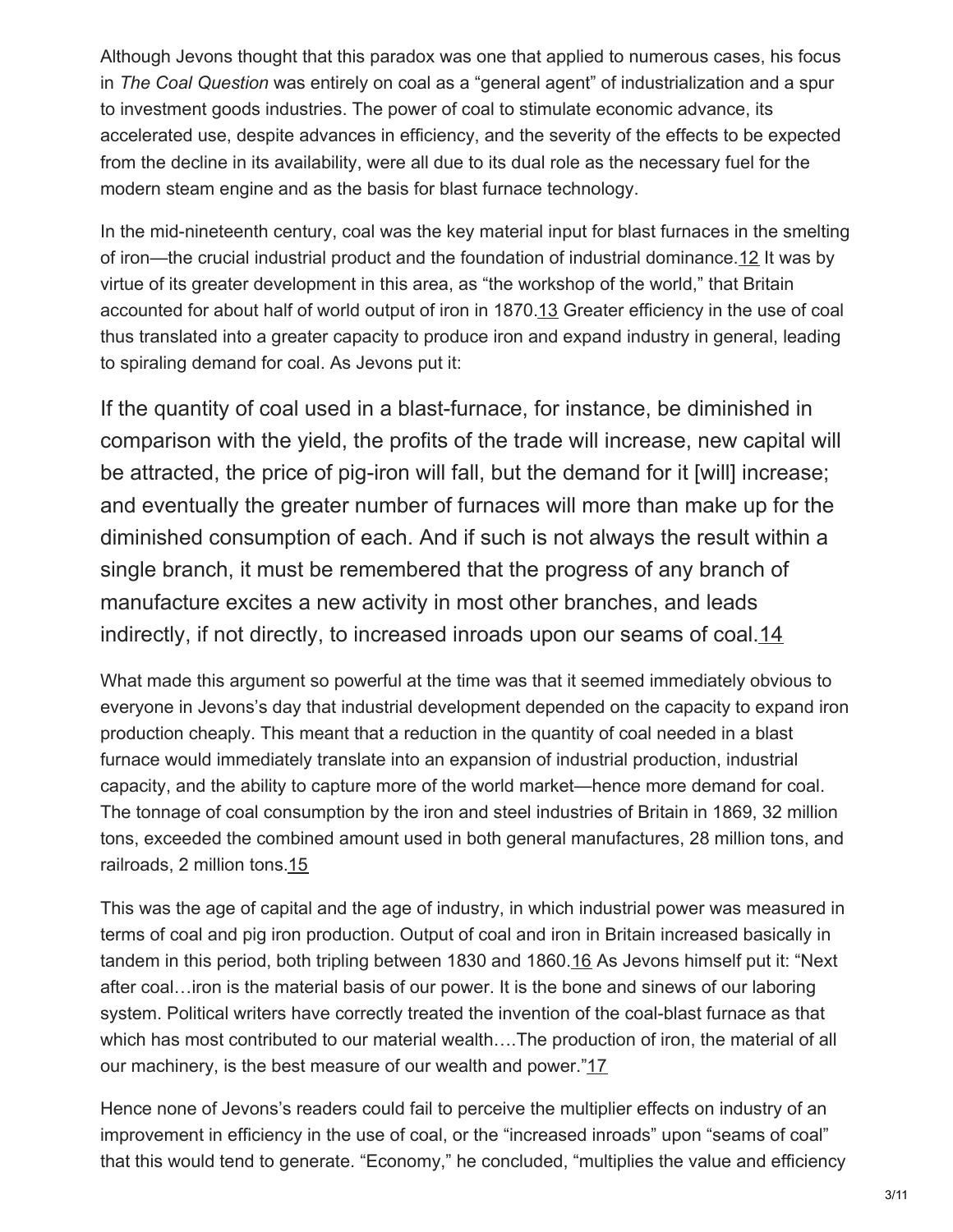of our chief material; it indefinitely increases our wealth and means of subsistence, and leads to an extension of our population, works, and commerce, which is gratifying to the present, but must lead to an earlier end.["18](https://monthlyreview.org/2010/11/01/capitalism-and-the-curse-of-energy-efficiency/#en78)

## A Natural Law

In treating coal as the "chief material" of British industry, Jevons emphasized what he saw as a shift in industrial development over time from what he referred to as one "staple produce of the country" to another. The great battle over the Corn Laws had already pointed to the fact noted by his father, Thomas Jevons, among others—that a lower price for a staple product would greatly expand demand and ultimately scarcity (which, in the case of corn, was to be satisfied by imports).<sup>19</sup> But by the late nineteenth century, it was coal, not corn, that was the focus of a kind of Malthusian scarcity[.20](https://monthlyreview.org/2010/11/01/capitalism-and-the-curse-of-energy-efficiency/#en76)

"It was Jevons's thesis in this book," Keynes noted, "that the maintenance of Great Britain's prosperity and industrial leadership required a continuous growth of her heavy industries on a scale which would mean a demand for coal increasing in a geometrical progression. Jevons advanced this principle as an extension of Malthus's law of population, and he designated it the *Natural Law of Social Growth*….From this it is a short step to put*coal* into the position occupied in Malthus's theory by *corn*.["21](https://monthlyreview.org/2010/11/01/capitalism-and-the-curse-of-energy-efficiency/#en75)

Extending Malthus's theory to coal, Jevons wrote: "Our subsistence no longer depends upon our produce of corn. The momentous repeal of the Corn Laws throws us from corn upon coal. It marks, at any rate, the epoch when coal was finally recognised as the staple produce of the country;—it marks the ascendancy of the manufacturing interest, which is only another name for the development of the use of coal." Jevons contended that although population had "quadrupled since the beginning of the nineteenth century," the consumption of coal had increased by "sixteenfold," and that this growth of coal production "per head" was a necessity of rapid industrial development, which must come to an end.<sup>[22](https://monthlyreview.org/2010/11/01/capitalism-and-the-curse-of-energy-efficiency/#en74)</sup>

Yet the chief contradiction behind the paradox that Jevons raised—the whole dynamic of accumulation or expanded reproduction intrinsic to capitalism—was not analyzed in *The Coal Question*. As one of the early neoclassical economists, Jevons abandoned the central emphasis on class and accumulation that distinguished the work of the classical economists. His economic analysis took the form of static equilibrium theory. There is nothing in his argument resembling Karl Marx's notion of capital as self-expanding value, and the consequent need for continual expansion.

Jevons's economic framework was thus ill equipped to deal concretely with issues of accumulation and economic growth. The expansion of population, industry, and the demand for coal (as the "central material" of industrial life) was, in his view, simply the product of an abstract Natural Law of Social Growth, building on Malthus. Viewing capitalism more as a natural phenomenon than a socially constructed reality, he could find no explanation for continuously increasing economic demand, other than to point to individual behavior, Malthusian demographics, and the price mechanism. Rather than emphasizing the profit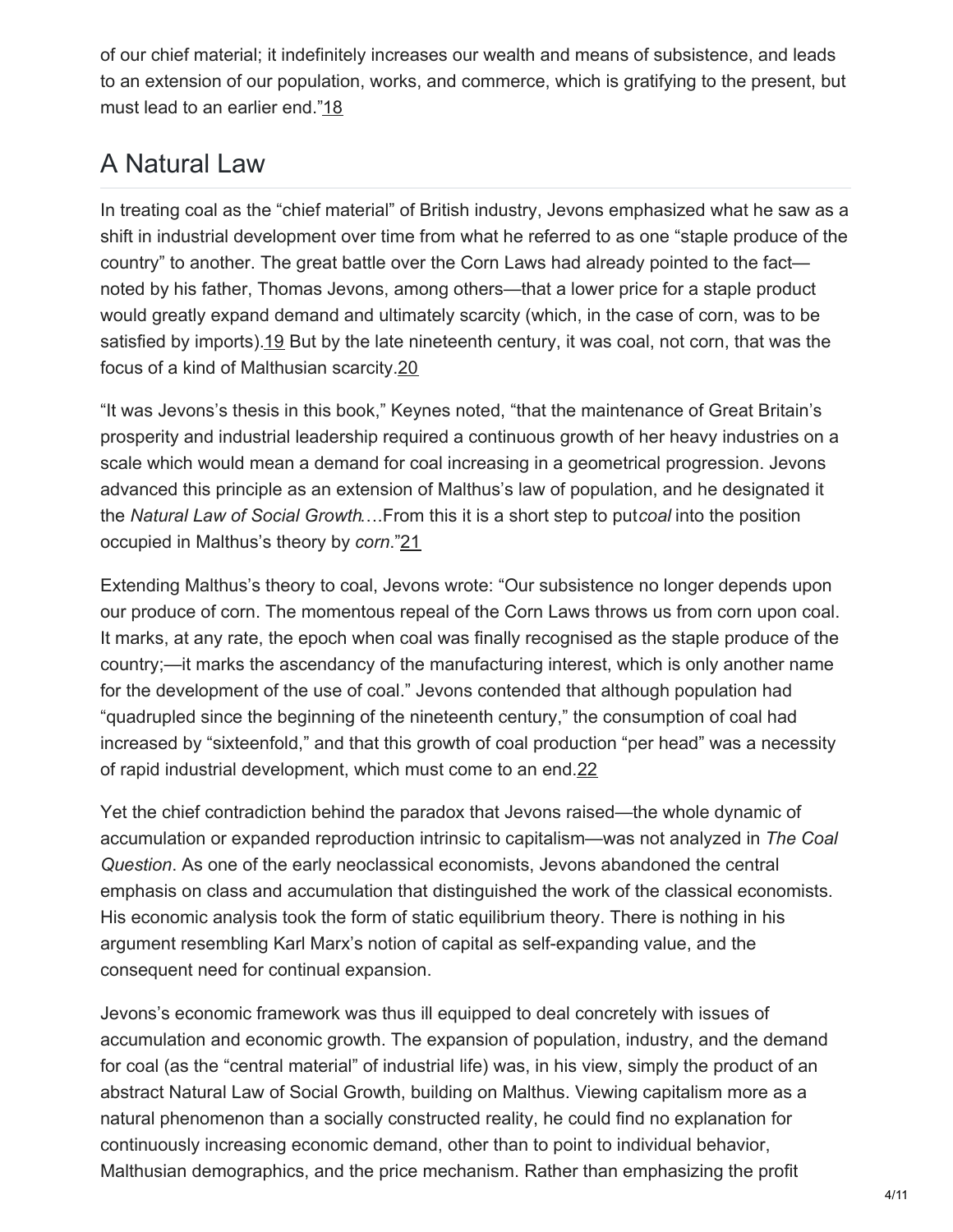motive itself, he drew on Justus von Liebig's abstract law of power: "Civilisation, says Baron Liebig, is *the economy of power*, and our power is coal.["23](https://monthlyreview.org/2010/11/01/capitalism-and-the-curse-of-energy-efficiency/#en73) The forces driving economic expansion, feeding industrialization, and resulting in the growing demand for coal, were thus strangely weak and undeveloped in *The Coal Question*, reflecting the fact that Jevons lacked a realistic conception of a capitalist economy and society.

## Industrial Hegemony, Not Ecological Sustainability

British hegemony, rather than ecology, lay at the bottom of Jevons's concerns. Despite the emphasis he placed on resource scarcity and its importance for ecological economics, it would be a mistake to see *The Coal Question* as predominantly ecological in character. Jevons was unconcerned with the environmental problems associated with the exhaustion of energy reserves in Great Britain or the rest of the world. He even failed to address the air, land, and water pollution that accompanied coal production. Charles Dickens, decades before, had described the industrial towns, with their concentrated coal burning, as characterized by a "plague of smoke, [which] obscured the light, and made foul the melancholy air" in a ceaseless progression of "black vomit, blasting all things living or inanimate, shutting out the face of day, and closing in on all these horrors with a dense dark cloud.["24](https://monthlyreview.org/2010/11/01/capitalism-and-the-curse-of-energy-efficiency/#en72) Of this, there is not a trace in Jevons. Similarly, the occupational illnesses and hazards confronting workers in the coal mines and coal-fed factories did not enter his analysis, though such concerns were evident in the work of other nineteenth-century analysts, as witnessed by Frederick Engels's *The Condition of the Working Class in England*[.25](https://monthlyreview.org/2010/11/01/capitalism-and-the-curse-of-energy-efficiency/#en71)

Indeed, there was in Jevons no concern for nature as such. He simply assumed that the mass disruption and degradation of the earth was a natural process. Although the shortage of coal, as an energy source, generated questions in his analysis about whether growth could be sustained, the issue of ecological sustainability itself was never raised. Because the economy must remain in continual motion, Jevons disregarded sustainable sources of energy, such as water and wind, as unreliable, limited to a particular time and location[.26](https://monthlyreview.org/2010/11/01/capitalism-and-the-curse-of-energy-efficiency/#en70) Coal offered capital a universal energy source to operate production, without disruption of business patterns.

Jevons therefore had no real answer to the paradox he raised. Britain could either rapidly use up its cheap source of fuel—the coal on which its industrialization rested—or it could use it up more slowly. In the end, he chose to use it up rapidly: "If we lavishly and boldly push forward in the creation of our riches, both material and intellectual, it is hard to over-estimate the pitch of beneficial influence to which we may attain in the present. *But the maintenance of such a position is physically impossible. We have to make the momentous choice between brief but true greatness and longer continued mediocrity*.["27](https://monthlyreview.org/2010/11/01/capitalism-and-the-curse-of-energy-efficiency/#en69)

Expressed in these terms, the path to be taken was clear: to pursue glory in the present and accept the prospect of a drastically degraded position for future generations. Since Jevons had no answer to what he saw as the inevitable and rapid depletion of Britain's coal stocks—and British capital and the British government saw no other conceivable course than "business as usual"—the response to Jevons's book largely took the form, oddly enough, of an added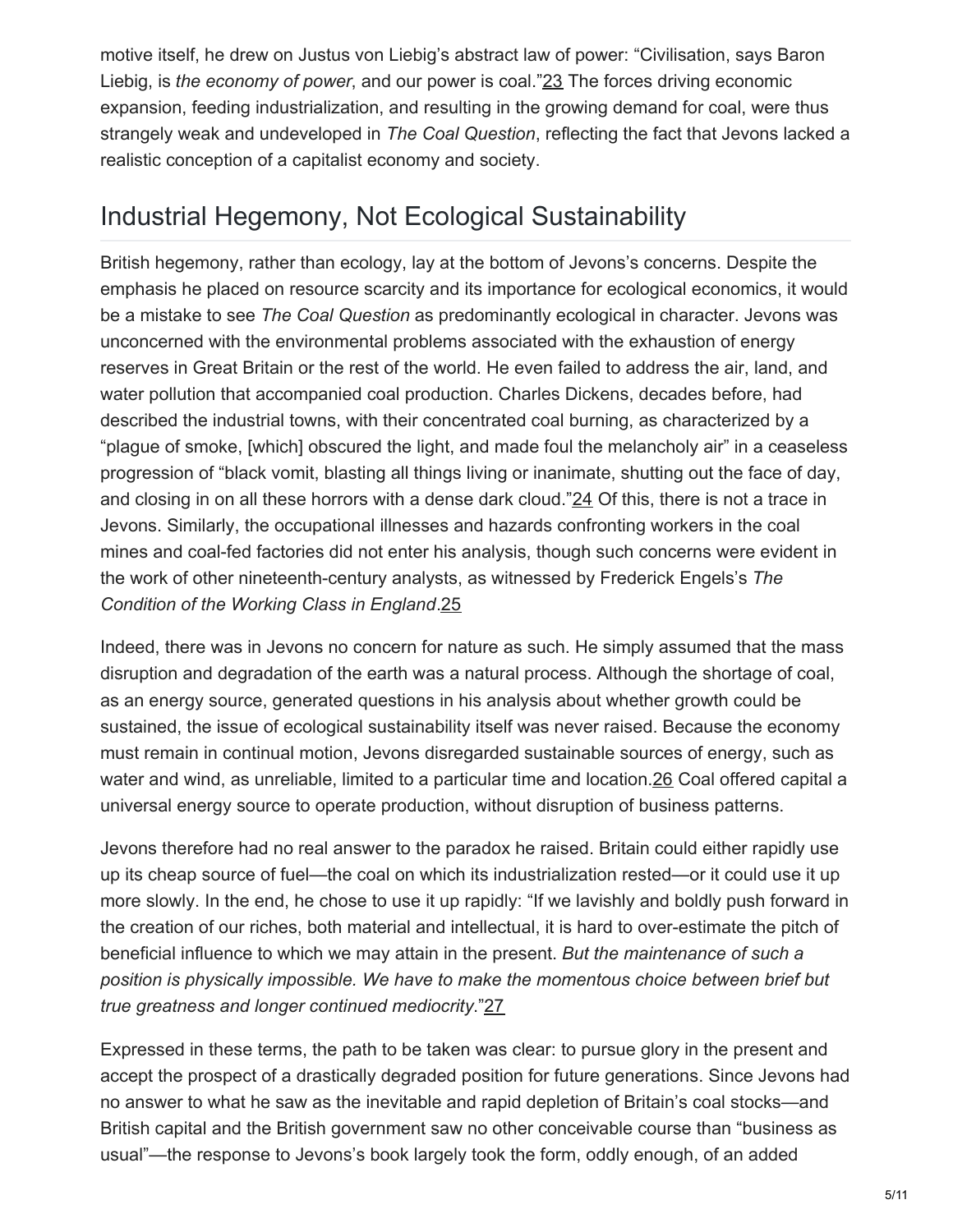justification for reduction of the national debt. This was presented as a precautionary measure in the face of the eventual slowdown of industry. As Keynes wrote, "The proposition that we were living on our natural capital" gave rise to the irrational response that it was necessary to effect "a rapid reduction of the dead-weight debt.["28](https://monthlyreview.org/2010/11/01/capitalism-and-the-curse-of-energy-efficiency/#en68)

Indeed, nearly the entire political impact of Jevons's book was confined, ironically, to its penultimate chapter, "Taxes and the National Debt." Jevons and other figures, such as Mill and Gladstone, who took up his argument, never seriously raised the idea of the conservation of coal. There was no mention anywhere in Jevons's analysis of the point raised by Engels in a letter to Marx, in which industrial capitalism was characterized as a "squanderer of *past* solar heat" as evidenced by its "squandering [of] our reserves of energy, our coal, ore, forests, etc.["29](https://monthlyreview.org/2010/11/01/capitalism-and-the-curse-of-energy-efficiency/#en67) For Jevons, the idea of an alternative to business as usual was never discussed, and doubtless never entered his mind. Nothing was further from his general economic outlook than the transformation of the social relations of production in the direction of a society governed, not by the search for profit, but by people's genuine needs and the requirements of socioecological sustainability. In the end, the problems he foresaw were delayed in the actual historical course of events by the expansion in the use of other fossil fuels—oil and natural gas —as well as hydroelectric power, and by the ongoing exploitation of the resources of the entire globe. All of this, however, has prepared the way for our current planetary dilemma and the return of the Jevons Paradox.

#### The Rediscovery of the Jevons Paradox

The Jevons Paradox was forgotten in the heyday of the age of petroleum during the first threequarters of the twentieth century, but reappeared in the 1970s due to increasing concerns over resource scarcity associated with the Club of Rome's *Limits to Growth* analysis, heightened by the oil-energy crisis of 1973-74. As energy efficiency measures were introduced, economists became concerned with their effectiveness. This led to the resurrection, at the end of the 1970s and the beginning of the 1980s, of the general question posed by the Jevons Paradox, in the form of what was called the "rebound effect." This was the fairly straightforward notion that engineering efficiency gains normally led to a decrease in the effective price of a commodity, thereby generating increased demand, so that the gains in efficiency did not produce a decrease in consumption to an equal extent. The Jevons Paradox has often been relegated to a more extreme version of the rebound effect, in which there is a *backfire*, or a rebound of more than 100 percent of "engineering savings," resulting in an *increase* rather than decrease in the consumption of a given resource[.30](https://monthlyreview.org/2010/11/01/capitalism-and-the-curse-of-energy-efficiency/#en66)

Technological optimists have tried to argue that the rebound effect is small, and therefore environmental problems can be solved largely by technological innovation alone, with the efficiency gains translating into lower throughput of energy and materials (dematerialization). Empirical evidence of a substantial rebound effect is, however, strong. For example, technological advancements in motor vehicles, which have increased the average miles per gallon of vehicles by 30 percent in the United States since 1980, have not reduced the overall energy used by motor vehicles. Fuel consumption per vehicle stayed constant while the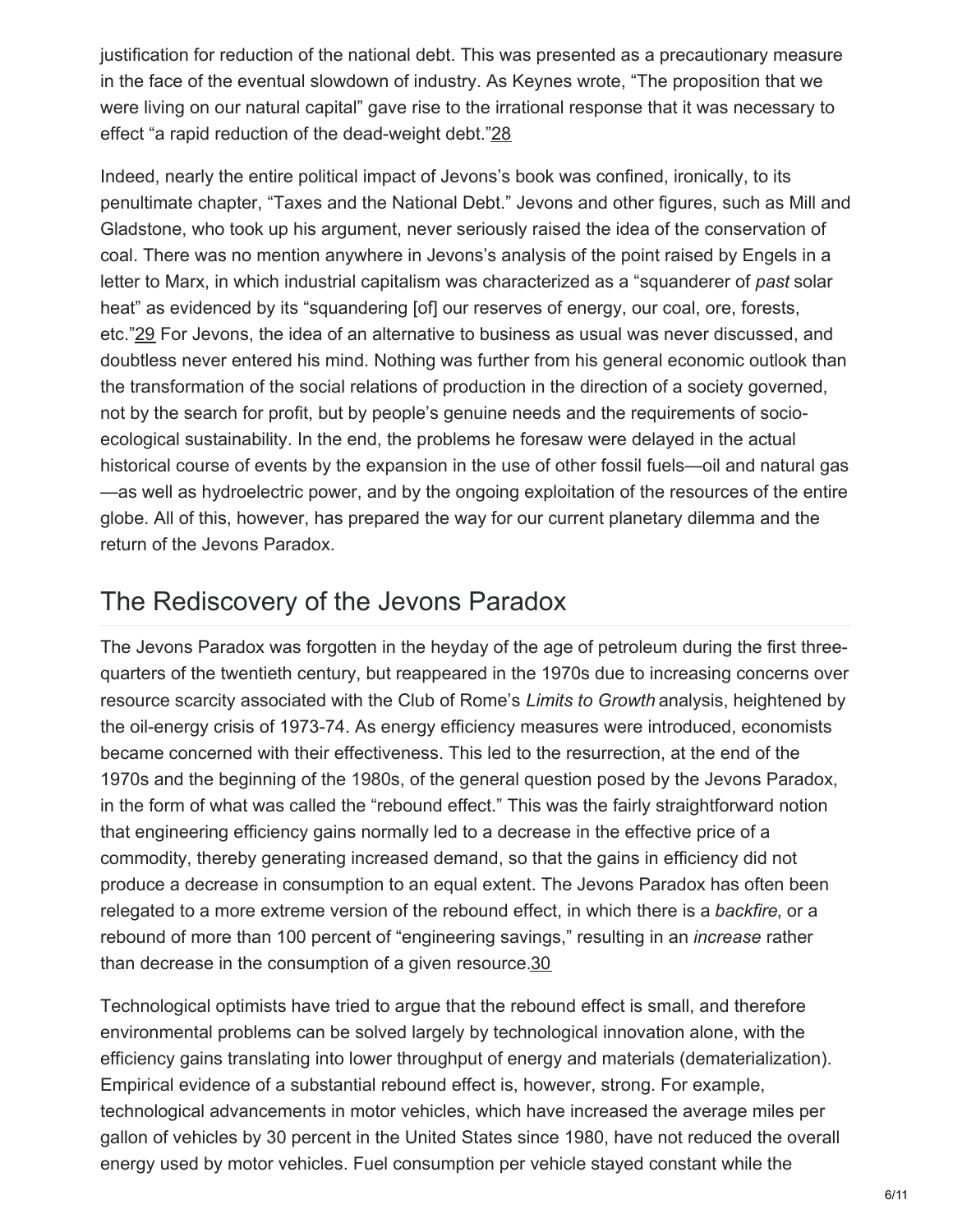efficiency gains led to the augmentation, not only of the numbers of cars and trucks on the roads (and the miles driven), but also their size and "performance" (acceleration rate, cruising speed, etc.)—so that SUVs and minivans now dot U.S. highways. At the macro level, the Jevons Paradox can be seen in the fact that, even though the United States has managed to double its energy efficiency since 1975, its energy consumption has risen dramatically. Juliet Schor notes that over the last thirty-five years:

energy expended per dollar of GDP has been cut in half. But rather than falling, energy demand has increased, by roughly 40 percent. Moreover, demand is rising fastest in those sectors that have had the biggest efficiency gains—transport and residential energy use. Refrigerator efficiency improved by 10 percent, but the number of refrigerators in use rose by 20 percent. In aviation, fuel consumption per mile fell by more than 40 percent, but total fuel use grew by 150 percent because passenger miles rose. Vehicles are a similar story. And with soaring demand, we've had soaring emissions. Carbon dioxide from these two sectors has risen 40 percent, twice the rate of the larger economy.

Economists and environmentalists who try to measure the direct effects of efficiency on the lowering of price and the immediate rebound effect generally tend to see the rebound effect as relatively small, in the range of 10 to 30 percent in high-energy consumption areas such as home heating and cooling and cars. But once the indirect effects, apparent at the macro level, are incorporated, the Jevons Paradox remains extremely significant. It is here at the macro level that scale effects come to bear: improvements in energy efficiency can lower the effective cost of various products, propelling the overall economy and expanding overall energy use.[31](https://monthlyreview.org/2010/11/01/capitalism-and-the-curse-of-energy-efficiency/#en65) Ecological economists Mario Giampietro and Kozo Mayumi argue that the Jevons Paradox can only be understood in a macro-evolutionary model, where improvements in efficiency result in changes in the matrices of the economy, such that the overall effect is to increase scale and tempo of the system as a whole[.32](https://monthlyreview.org/2010/11/01/capitalism-and-the-curse-of-energy-efficiency/#en64)

Most analyses of the Jevons Paradox remain abstract, based on isolated technological effects, and removed from the historical process. They fail to examine, as Jevons himself did, the character of industrialization. Moreover, they are still further removed from a realistic understanding of the accumulation-driven character of capitalist development. An economic system devoted to profits, accumulation, and economic expansion without end will tend to use any efficiency gains or cost reductions to expand the overall scale of production. Technological innovation will therefore be heavily geared to these same expansive ends. It is no mere coincidence that each of the epoch-making innovations (namely, the steam engine, the railroad, and the automobile) that dominated the eighteenth, nineteenth, and twentieth centuries were characterized by their importance in driving capital accumulation and the positive feedback they generated with respect to economic growth as a whole—so that the scale effects on the economy arising from their development necessarily overshot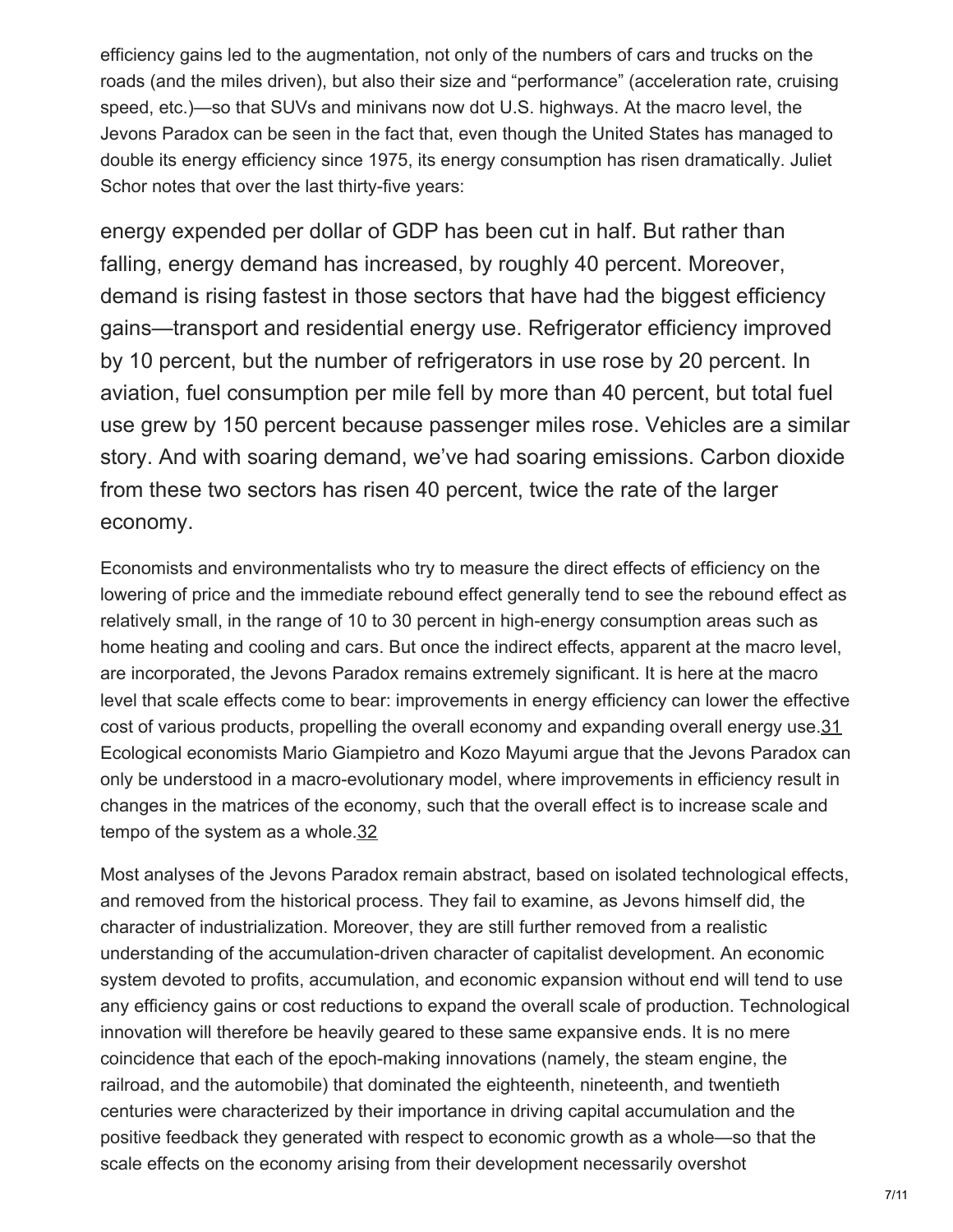improvements in technological efficiency[.33](https://monthlyreview.org/2010/11/01/capitalism-and-the-curse-of-energy-efficiency/#en63) Conservation in the aggregate is impossible for capitalism, however much the output/input ratio may be increased in the engineering of a given product. This is because all savings tend to spur further capital formation (provided that investment outlets are available). This is especially the case where core industrial resources what Jevons called "central materials" or "staple products"—are concerned.

## The Fallacy of Dematerialization

The Jevons Paradox is the product of a capitalist economic system that is unable to conserve on a macro scale, geared, as it is, to maximizing the throughput of energy and materials from resource tap to final waste sink. Energy savings in such a system tend to be used as a means for further development of the economic order, generating what Alfred Lotka called the "maximum energy flux," rather than minimum energy production. 34 The deemphasis on absolute (as opposed to relative) energy conservation is built into the nature and logic of capitalism as a system unreservedly devoted to the gods of production and profit. As Marx put it: "Accumulate, accumulate! That is Moses and the prophets!["35](https://monthlyreview.org/2010/11/01/capitalism-and-the-curse-of-energy-efficiency/#en61)

Seen in the context of a capitalist society, the Jevons Paradox therefore demonstrates the fallacy of current notions that the environmental problems facing society can be solved by purely technological means. Mainstream environmental economists often refer to "dematerialization," or the "decoupling" of economic growth, from consumption of greater energy and resources. Growth in energy efficiency is often taken as a concrete indication that the environmental problem is being solved. Yet savings in materials and energy, in the context of a given process of production, as we have seen, are nothing new; they are part of the everyday history of capitalist development. 36 Each new steam engine, as Jevons emphasized, was more efficient than the one before. "Raw materials-savings processes," environmental sociologist Stephen Bunker noted, "are older than the Industrial Revolution, and they have been dynamic throughout the history of capitalism." Any notion that reduction in material throughput, per unit of national income, is a new phenomenon is therefore "profoundly ahistorical.["37](https://monthlyreview.org/2010/11/01/capitalism-and-the-curse-of-energy-efficiency/#en59)

What is neglected, then, in simplistic notions that increased energy efficiency normally leads to increased energy savings overall, is the reality of the Jevons Paradox relationship—through which energy savings are used to promote new capital formation and the proliferation of commodities, demanding ever greater resources. Rather than an anomaly, the rule that efficiency increases energy and material use is integral to the "regime of capital" itself.[38](https://monthlyreview.org/2010/11/01/capitalism-and-the-curse-of-energy-efficiency/#en58) As stated in *The Weight of Nations*, an important empirical study of material outflows in recent decades in five industrial nations (Austria, Germany, the Netherlands, the United States, and Japan): "Efficiency gains brought by technology and new management practices have been offset by [increases in] the scale of economic growth.["39](https://monthlyreview.org/2010/11/01/capitalism-and-the-curse-of-energy-efficiency/#en57)

The result is the production of mountains upon mountains of commodities, cheapening unit costs and leading to *greater squandering of material resources*. Under monopoly capitalism, moreover, such commodities increasingly take the form of artificial use values, promoted by a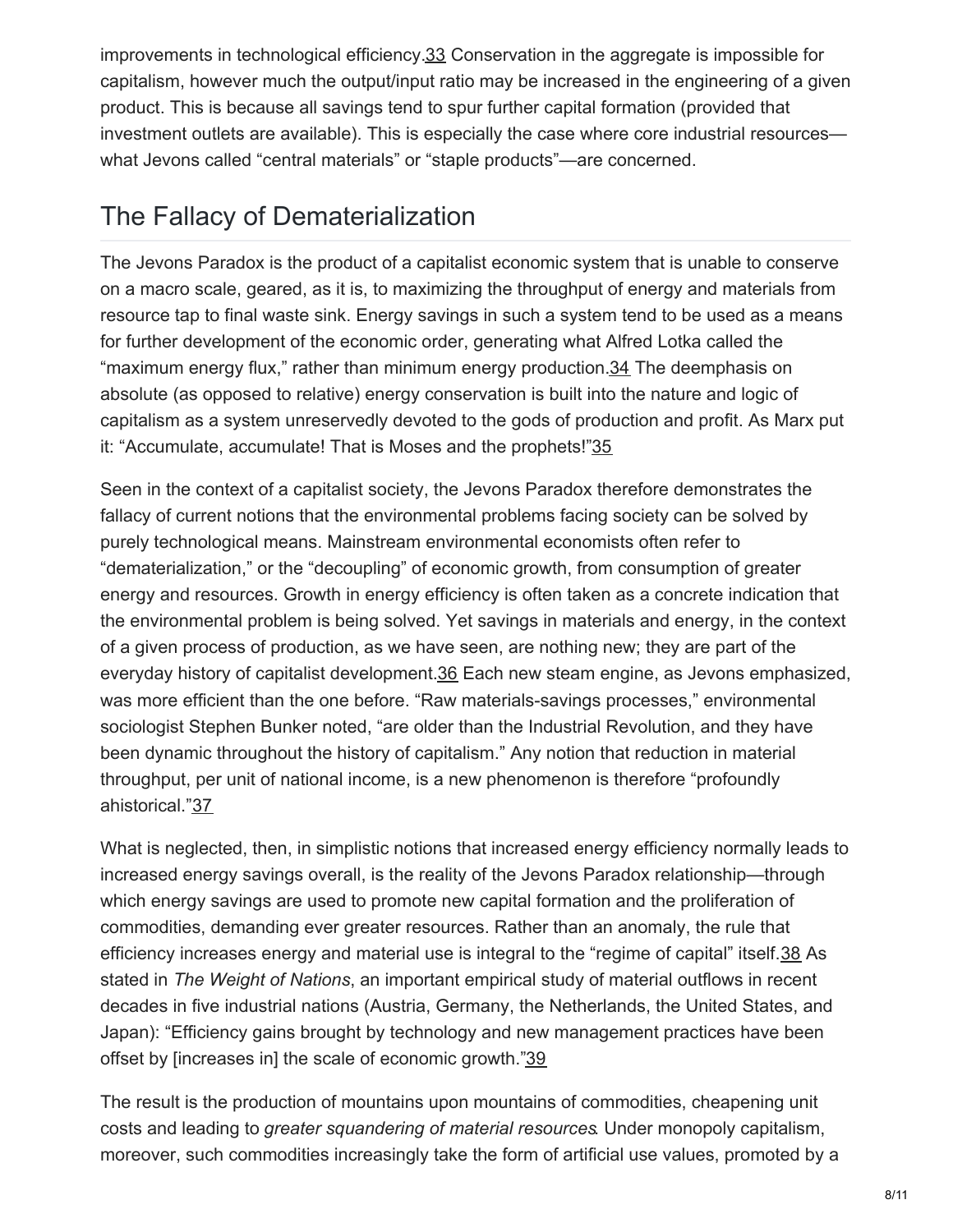vast marketing system and designed to instill ever more demand for commodities and the exchange values they represent—as a substitute for the fulfillment of genuine human needs. Unnecessary, wasteful goods are produced by useless toil to enhance purely economic values at the expense of the environment. Any slowdown in this process of ecological destruction, under the present system, spells economic disaster.

In Jevons's eyes, the "momentous choice" raised by a continuation of business as usual was simply "*between brief but true* [national] *greatness and longer continued mediocrity*." He opted for the former—the maximum energy flux. A century and a half later, in our much bigger, more global—but no less expansive—economy, it is no longer simply national supremacy that is at stake, but the fate of the planet itself. To be sure, there are those who maintain that we should "live high now and let the future take care of itself." To choose this course, though, is to court planetary disaster. The only real answer for humanity (including future generations) and the earth as a whole is to alter the social relations of production, to create a system in which efficiency is no longer a curse—a higher system in which equality, human development, community, and sustainability are the explicit goals.

#### **Notes**

[↩](https://monthlyreview.org/2010/11/01/capitalism-and-the-curse-of-energy-efficiency/#fn95) Sir William George Armstrong, Presidential Address,*Report of the 33rd Meeting of the British Association for the Advancement of Science, Held at Newcastle-upon-Tyne* (London: John Murray, 1864), li-lxiv. See also William Stanley Jevons, *The Coal Question: An Inquiry Concerning the Progress of the Nation, and the Probable Exhaustion of Our Coal-Mines*, ed. A. W. Flux (London: Macmillan, 1906 [1865]), 32-36. [↩](https://monthlyreview.org/2010/11/01/capitalism-and-the-curse-of-energy-efficiency/#fn94) Jevons, *The Coal Question*, xxxi, 274.

[↩](https://monthlyreview.org/2010/11/01/capitalism-and-the-curse-of-energy-efficiency/#fn93) John Herschel, quoted in Juan Martinez-Alier,*Ecological Economics* (Oxford: Basil Blackwell, 1987), 161-62.

 $\leftrightarrow$  Michael V. White, "Frightening the 'Landed Fogies' Parliamentary Politics and the *Coal Question*," *Utilitas* 3/2 (November 1991): 289-302; Leonard H. Courtney, "Jevons's Coal Question: Thirty Years After," *Journal of the Royal Statistical Society* 60/4 (December 1897): 789; John Maynard Keynes, *Essays and Sketches in Biography* (New York: Meridan Books, 1956), 132. Gladstone's approach to Jevons's work was primarily a tactical ploy, used politically to justify a debt reduction argument that was never actually implemented in the budget.

[↩](https://monthlyreview.org/2010/11/01/capitalism-and-the-curse-of-energy-efficiency/#fn91) Courtney, "Jevons's Coal Question," 797.

 $\leftrightarrow$  Jevons was not alone in making such an error. John Tyndall, one of the premier physicists of the day, observed in 1865: "I see no prospect of any substitute being found for coal, as a source of motive power." Quoted in Jevons, *The Coal Question*, xi. It is worth noting that the drilling of Edwin Drake's historic oil well in northwestern Pennsylvania had only occurred six years before, in 1859, and its full significance was not yet understood.

[↩](https://monthlyreview.org/2010/11/01/capitalism-and-the-curse-of-energy-efficiency/#fn89) Keynes, *Essays and Sketches in Biography*, 128.

 $\leftrightarrow$  Mario Giampietro and Kozo Mayumi, "Another View of Development, Ecological Degradation, and North–South Trade," *Review of Social Economy* 56/1 (1998): 24-26;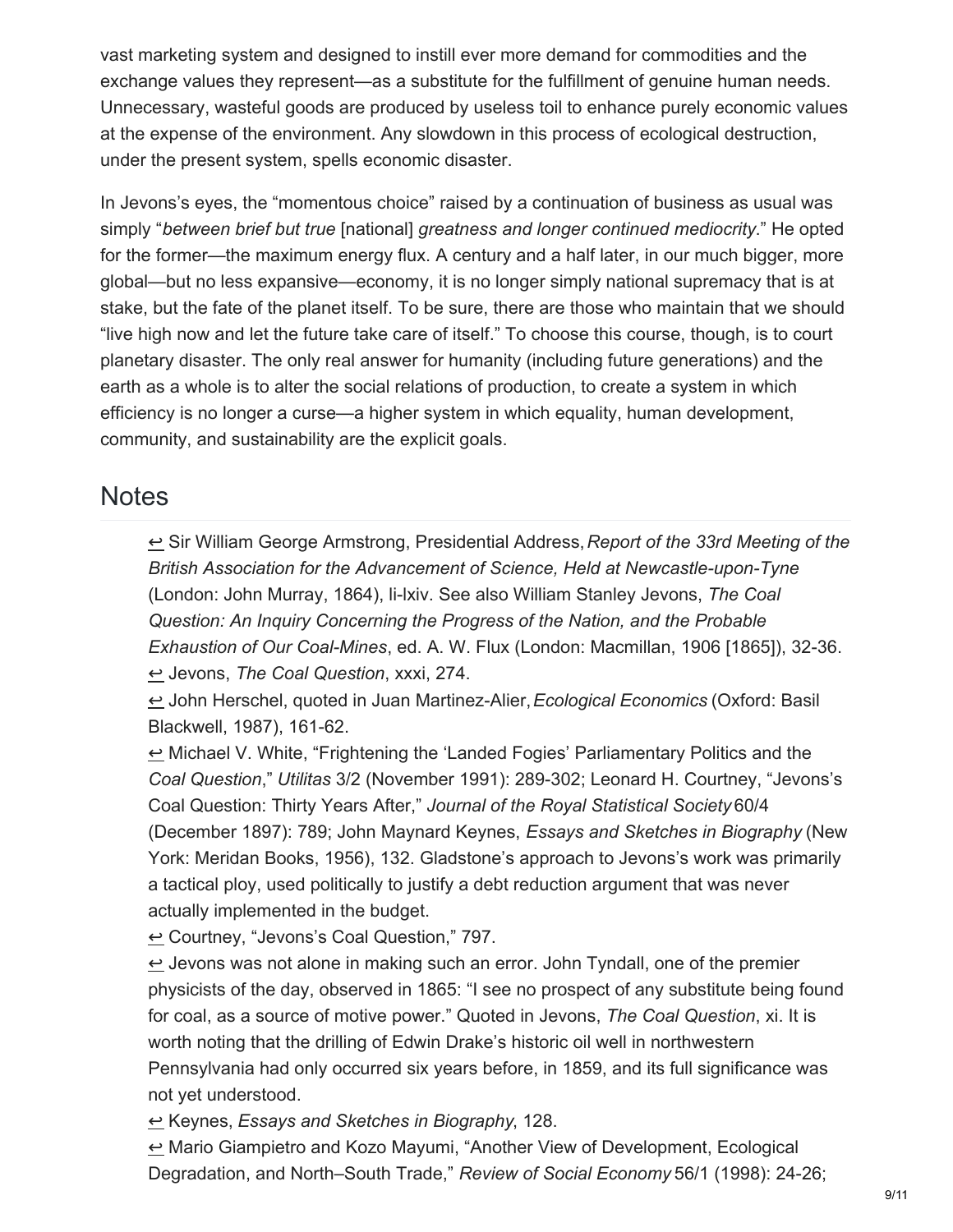John M. Polimeni, Kozo Mayumi, Mario Giampietro, and Blake Alcott, eds., *The Jevons Paradox and the Myth of Resource Efficiency Improvements* (London: Earthscan, 2008). [↩](https://monthlyreview.org/2010/11/01/capitalism-and-the-curse-of-energy-efficiency/#fn87) Jevons, *The Coal Question*, 137-41.

 $\leftrightarrow$  Ibid., 141-43.

 $\le$  Ibid., 152-53.

 $\leftrightarrow$  As late as 1842, British fireplaces still consumed two-thirds of the country's coal, but by the time Jevons wrote his book, more than two decades later, this had diminished to about a fifth of national consumption and barely entered his argument, which focused on the industrial demand for coal as the major and indispensable source of demand. As Jevons said, "I speak not here of the *domestic consumption of coal*. This is undoubtedly capable of being cut down without other harm than curtailing our home comforts, and somewhat altering our confirmed national habits." See Jevons, *The Coal Question*, 138- 39; Eric J. Hobsbawm, *Industry and Empire* (London: Penguin, 1969), 69.

[↩](https://monthlyreview.org/2010/11/01/capitalism-and-the-curse-of-energy-efficiency/#fn83) Eric J. Hobsbawm, *The Age of Capital, 1848-1873* (New York: Vintage, 1996), 39-40. [↩](https://monthlyreview.org/2010/11/01/capitalism-and-the-curse-of-energy-efficiency/#fn82) Jevons, *The Coal Question*, 140-42.

 $\leq$  The data for 1869 was provided in A.W. Flux's annotated edition of Jevons's work. By 1903 the relationships had changed, with the iron and steel industries accounting for 28 million tons of coal consumption (less than in Jevons's day), while the consumption of general manufactures had grown to 53 million tons and the railways to 13 million tons. See Jevons, *The Coal Question*, 138-39.

[↩](https://monthlyreview.org/2010/11/01/capitalism-and-the-curse-of-energy-efficiency/#fn80) Hobsbawm, *Industry and Empire*, 70-71.

[↩](https://monthlyreview.org/2010/11/01/capitalism-and-the-curse-of-energy-efficiency/#fn79) Jevons, *The Coal Question*, 245.

 $\leftrightarrow$  Ibid., 156.

[↩](https://monthlyreview.org/2010/11/01/capitalism-and-the-curse-of-energy-efficiency/#fn77) Ibid., 195, 234-41; Thomas Jevons, *The Prosperity of the Landholders Not Dependent on the Corn Laws* (London: Longmans, 1840).

 $\leftrightarrow$  Malthus himself denied the possibility of scarcity in minerals, arguing that raw materials, in contrast to food, "are in great plenty" and "a demand…will not fail to create them in as great a quantity as they are wanted." See Thomas Robert Malthus, *An Essay on the Principle of Population and a Summary View of the Principle of Population* (London: Penguin, 1970), 100.

[↩](https://monthlyreview.org/2010/11/01/capitalism-and-the-curse-of-energy-efficiency/#fn75) Keynes, *Essays and Sketches in Biography*, 128-29.

[↩](https://monthlyreview.org/2010/11/01/capitalism-and-the-curse-of-energy-efficiency/#fn74) Jevons, *The Coal Question*, 195-96. Jevons's discussion of industrial development in terms of various staple products anticipated the work of Harold Innis and the staple theory of economic growth. See Mel Watkins, *Staples and Beyond* (Montreal: McGill-Queens University Press, 2006).

[↩](https://monthlyreview.org/2010/11/01/capitalism-and-the-curse-of-energy-efficiency/#fn73) Jevons, *The Coal Question*, 142.

[↩](https://monthlyreview.org/2010/11/01/capitalism-and-the-curse-of-energy-efficiency/#fn72) Charles Dickens, *The Old Curiosity Shop* (New York: E.P. Dutton and Co., 1908), 327. [↩](https://monthlyreview.org/2010/11/01/capitalism-and-the-curse-of-energy-efficiency/#fn71) Frederick Engels, *The Condition of the Working Class in England* (Chicago: Academy Publishers, 1984). See also John Bellamy Foster, *The Vulnerable Planet* (New York: Monthly Review Press, 1994), 50-59; Brett Clark and John Bellamy Foster, "The Environmental Conditions of the Working Class: An Introduction to Selections from Friedrich Engels's *The Condition of the Working Class in England in 1844*," *Organization & Environment* 19/3 (2006): 375-88.